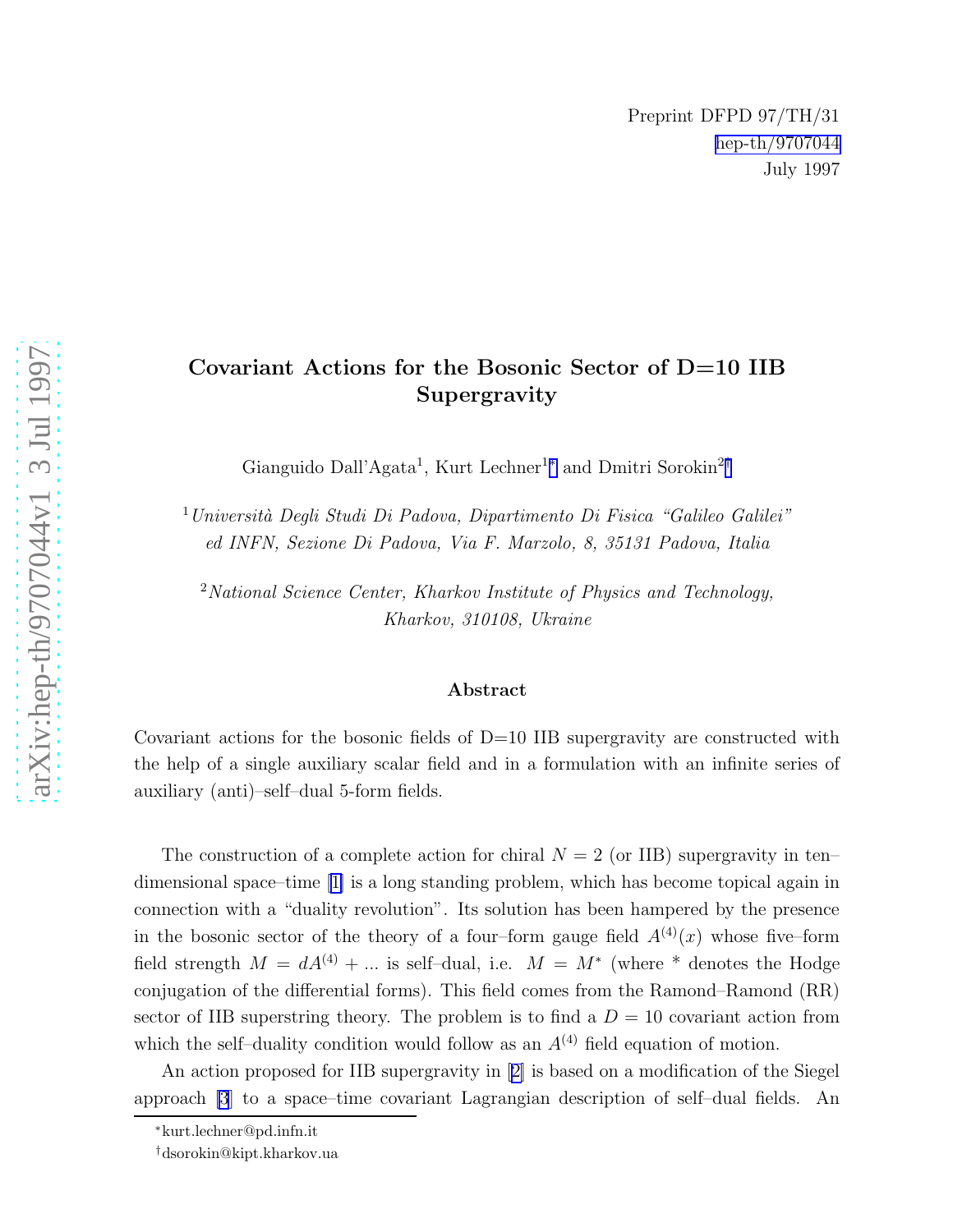<span id="page-1-0"></span>unsatisfactory feature of this construction is that Lagrange multiplier fields which are used to get the self–duality condition cannot be completely eliminated by local symmetries and equations of motion of the model, and the treatment of remaining auxiliary degrees of freedom is not clear.

Another possibility of solving the problem of the self–dual field is to use a covariant McClain–Wu–Yu approach which involves infinite number of auxiliary fields [\[4](#page-4-0), [5, 6\]](#page-4-0). An interesting observation concerning this construction is that it arises as an effective action of a closed superstring field theory [\[5](#page-4-0)]. Because of an infinite series of fields one may encounter technical complications when generalizing such a model to a locally supersymmetric case<sup>1</sup>.

In this note we propose a  $D = 10$  covariant action for the bosonic sector of IIB supergravity, where to get manifest space–time covariance of the self–dual field part of the action only one scalar auxiliary field is used. Such a covariant approach to deal with self–dual fields was proposed in [\[8, 9](#page-4-0)] and has been applied to the duality–symmetric description of (super)Maxwell theory[[8\]](#page-4-0) coupled to electric and magnetic sources[[10](#page-4-0)], and to the  $SL(2, R) \times SO(6, 22)$  invariant effective field theory action in  $D = 4$  of a toroidally compactified heterotic string [\[8](#page-4-0)]. This approach has proved to be pretty helpful in constructing a complete action for the M–theory 5–brane propagating in a  $D = 11$ supergravitybackground  $[11]$  $[11]$  and considering its K3 compactification  $[12]$ . A relationship between the single scalar field approach and the McClain–Wu–Yu approach has been established in [\[9](#page-4-0)], which allows one to straightforwardly get a IIB supergravity action in the latter formulation. We present this action in the conclusion of the article.

The covariant action for the bosonic sector of  $D = 10$  IIB supergravity which one gets with the use of a single scalar auxiliary field has the following form

$$
S = \int d^{10}x \sqrt{-g} [R - 2\partial_m \phi \partial^m \phi - 2e^{2\phi} \partial_m \phi' \partial^m \phi' - \frac{1}{3} e^{-\phi} H_{lmn} H^{lmn}
$$

$$
- \frac{1}{3} (H'_{lmn} - \phi' H_{lmn}) (H'^{lmn} - \phi' H^{lmn})]
$$
(1)
$$
- \frac{1}{6} \int d^{10}x \frac{\sqrt{-g}}{\partial_r a \partial^r a} \partial^l a(x) M^*_{lm_1 \dots m_4} \mathcal{M}^{m_1 \dots m_4 p} \partial_p a(x) - 4 \int A^{(4)} \wedge H \wedge H',
$$

where  $g_{mn}(x)$  (m,n=0,...,9) is a  $D = 10$  space–time metric,  $R(x)$  is a  $D = 10$  scalar curvature,  $\phi(x)$  and  $\phi'(x)$  are, respectively, the Neveu-Schwarz (NS) dilaton and the RR scalar;  $H = dB$  and  $H' = dB'$  are the three–form field strengths of, respectively, the NS two–form gauge field  $B(x)$  and the RR two–from gauge field  $B'(x)$ ,

$$
M = dA^{(4)} + \frac{1}{2}B \wedge H' - \frac{1}{2}B' \wedge H \tag{2}
$$

<sup>1</sup>Note, however, that in [\[7](#page-4-0)] it has been shown how to construct in this approach superfield actions for  $D = 4$  supersymmetric Maxwell theory with manifest dualities.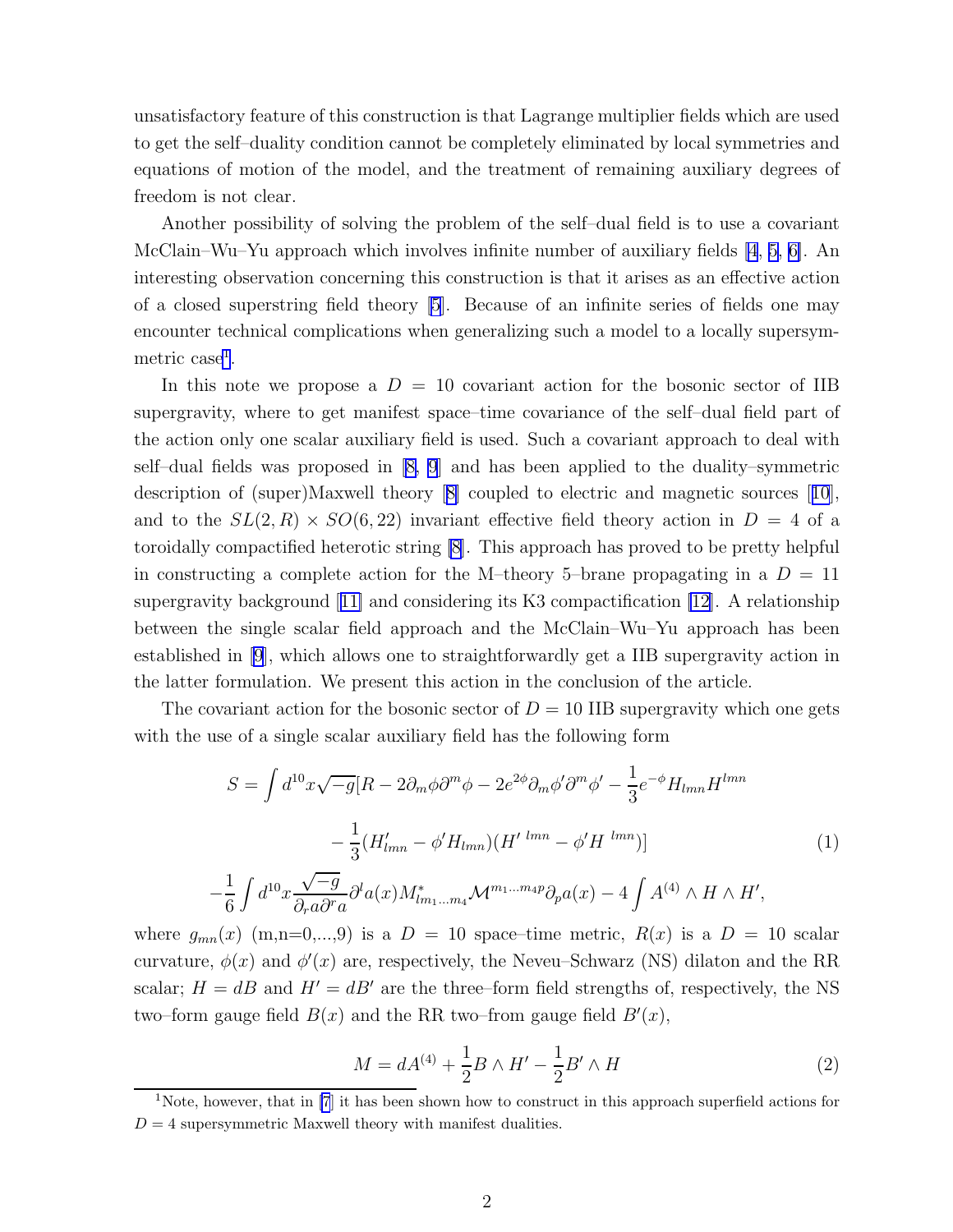<span id="page-2-0"></span>is the five–form field strength of the RR gauge field  $A^{(4)}(x)$  extended with the Chern– Simons–like term constructed of the two–form fields, and  $\mathcal{M} = M - M^*$  is the anti–self– dual part of  $M(x)$ . Finally  $a(x)$  is the auxiliary scalar field ensuring the manifest  $D = 10$ covarianceof the  $A^{(4)}$ –part of the action, which would otherwise be lost (see [[13\]](#page-4-0) and references therein). Entering the action in a nonpolynomial way the field  $a(x)$  points to a nontrivial topological structure of the self–dual field configurations. The form of the  $M(x)$ terms as written in ([1\)](#page-1-0) is convenient for making the symmetry analysis of the action and getting the equations of motion, though, one can also present the  $M(x)$  part of the action([1\)](#page-1-0) in more conventional form

$$
S_M = -\int d^{10}x \sqrt{-g} \left[\frac{1}{60} M_{m_1...m_5} M^{m_1...m_5} - \frac{1}{12 \partial_r a \partial^r a} \partial^l a(x) \mathcal{M}_{lm_1...m_4} \mathcal{M}^{m_1...m_4 p} \partial_p a(x)\right]
$$
  
-4 $\int A^{(4)} \wedge H \wedge H'$  (3)

which is the sum of the kinetic term of  $A^{(4)}$ , the term quadratic in the anti-self-dual tensor  $\mathcal{M}(x)$  and the Chern–Simons term. In this second form (3) the action [\(1](#page-1-0)) is the same as the one written in[[14\]](#page-4-0) except that it contains the second term in (3). This difference is crucial since, while in [\[14](#page-4-0)] the self–duality condition

$$
\mathcal{M} = M - M^* = 0 \tag{4}
$$

had to be imposed into the theory "by hand", with this modification Eq. (4) becomes the consequence of the  $A^{(4)}$  equations of motion. This has been demonstrated in detail for various models containing self–dual fields[[8\]](#page-4-0)–[\[13\]](#page-4-0) and we address the reader to these references. Let us only note that, in addition to  $D = 10$  general coordinate transformations, standard gauge transformations of B, B' and  $A^{(4)}$  and global  $SL(2, R)$  duality mixing of  $\phi$ and  $\phi'$  and of B and B' [[1, 14](#page-4-0)], the action ([1](#page-1-0)) is also invariant under the following local transformations of  $A^{(4)}$  and  $a(x)$ :

$$
\delta A^{(4)} = da \wedge \varphi^{(3)}, \qquad \delta a(x) = 0; \tag{5}
$$

$$
\delta a(x) = \varphi(x), \qquad \delta A_{mnpq}^{(4)} = \frac{\varphi}{(\partial a)^2} \mathcal{M}_{mnpqr} \partial^r a. \tag{6}
$$

where  $\varphi^{(3)}(x)$  is a three–form and  $\varphi(x)$  is a scalar gauge parameter.

The local symmetry of the action under the transformations (5) reflects the fact that  $A<sup>(4)</sup>$  is self-dual on the mass shell, i.e. it contains twice less (namely 35) physical degrees of freedom in comparison with an ordinary four–form abelian field in  $D = 10$ .

The transformations (6) allow one to gauge fix  $a(x)$  at the expense of the manifest D= 10 covariance [[8](#page-4-0), [9\]](#page-4-0) of the action ([1\)](#page-1-0). Note that the gauge fixing of (6) where  $\partial_m a$ would be lightlike (i.e.  $(\partial a)^2 = 0$ ) is inadmissible because of the presence of the norm ofthe vector  $\partial_m a$  in the denominator of the action ([1\)](#page-1-0) or (3). Thus globally  $da(x)$  is a closed form but not exact.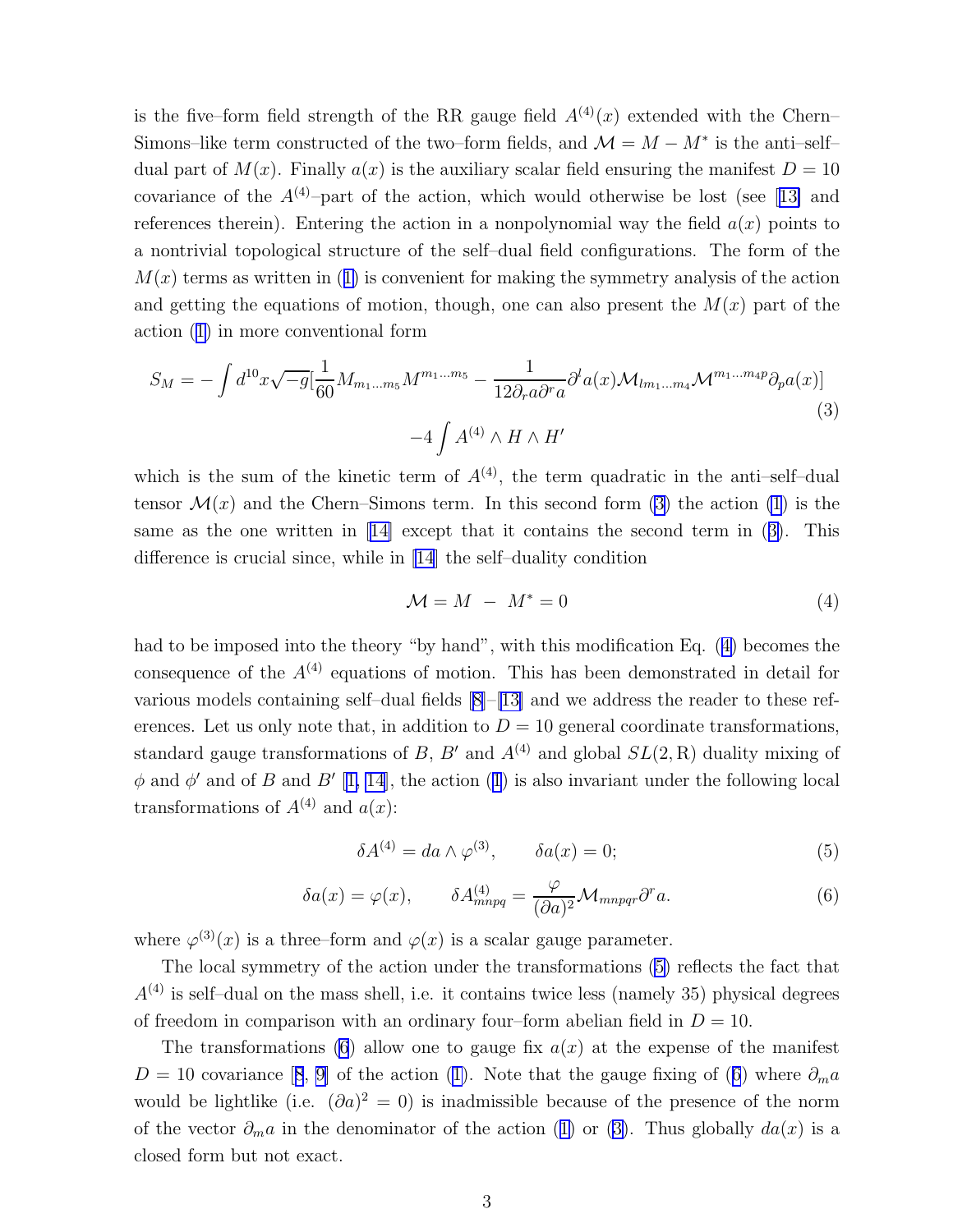An interesting feature of the symmetries([5\)](#page-2-0) and([6](#page-2-0)) is that, as in the case of the M– theory five–brane [\[11\]](#page-4-0), they fix the relative coefficients of the term containing the auxiliary field $a(x)$  and of the Chern–Simons (the last) term in the action ([1\)](#page-1-0).

The equations of motion one gets from the action([1\)](#page-1-0) are the same as the covariant equations of motion of the bosonic fields of  $D = 10$  IIB supergravity which have been knownfor a long time [[1\]](#page-4-0). The field  $a(x)$  disappears from them. As one can directly see from([3\)](#page-2-0) the  $a(x)$  dependent terms in the field equations are always proportional to the anti–self–dualtensor  $\mathcal{M}(x)$  which vanishes on the mass shell (Eq. ([4](#page-2-0))).

For completeness we also present how the self–dual part of the IIB supergravity action looks like in a simplified covariant formulation with an infinite number of auxiliary 5-form fields  $\Lambda_{m_1...m_5}^{(n)}$   $(n = 1,...\infty)$  self-dual for odd n and anti-self-dual for even n:

$$
S_M = -\int d^{10}x \sqrt{-g} \left[ \frac{1}{60} M_{m_1...m_5} M^{m_1...m_5} - \Lambda_{m_1...m_5}^{(1)} M^{m_1...m_5} + \sum_{n=0}^{\infty} (-1)^n \Lambda^{(n+1)} \Lambda^{(n+2)} \right] (7)
$$

$$
-4 \int A^{(4)} \wedge H \wedge H'.
$$

Asit has been shown in detail for free self-dual fields in  $D = 2p + 2$  [[4\]](#page-4-0)–[[7\]](#page-4-0), there is an infinite parameter local symmetry (valid also when  $A^{(4)}$  couples to B and B' as in (7)) which allows one (at the level of equations of motion) to eliminate all the Lagrange multipliers and remain with the self–duality condition [\(4](#page-2-0)).

In $[9]$  $[9]$  it has been observed that a self-dual action of the form  $(3)$  (or  $(1)$  $(1)$ ) can be viewed as a consistent covariant truncation (or a gauge fixing of the infinite–parameter local symmetry) of (7), where all  $\Lambda^{(n)}$  with  $n > 1$  are set equal to zero and

$$
\Lambda_{m_1...m_5}^{(1)} = \frac{1}{6\partial_r a \partial^r a} (\partial^l a(x) \mathcal{M}_{l[m_1...m_4} \partial_{m_5]} a(x) + \frac{1}{4!} \epsilon_{m_1...m_5m_6...m_{10}} \partial_l a(x) \mathcal{M}^{lm_6...m_9} \partial^{m_{10}} a(x)).
$$

It should be possible to promote the action [\(1\)](#page-1-0) to a complete IIB supergravity action, where off–shell supersymmetric transformations of fermionic fields will include nonconventional terms proportional to the anti–self–dual tensor  $\mathcal{M}$ , which vanish when Eq. [\(4](#page-2-0)) is taken into account, as the example of the duality symmetric super–Maxwell model teaches us  $|13, 8|$ .

Acknowledgments. D.S. is thankful to M. Green, B. Julia, P. Townsend and B. de Wit for discussion which stimulated the writing of this note. The authors would also like to thank N. Berkovits, and M. Tonin for interest in this work and discussion. Work of K.L. was supported by the European Commission TMR programme ERBFMRX–CT96–0045 to which K.L. is associated. Work of D.S. was partially supported by research grants of the Ministry of Science and Technology of Ukraine and the INTAS Grants N 93–127–ext. and N 93–493–ext.